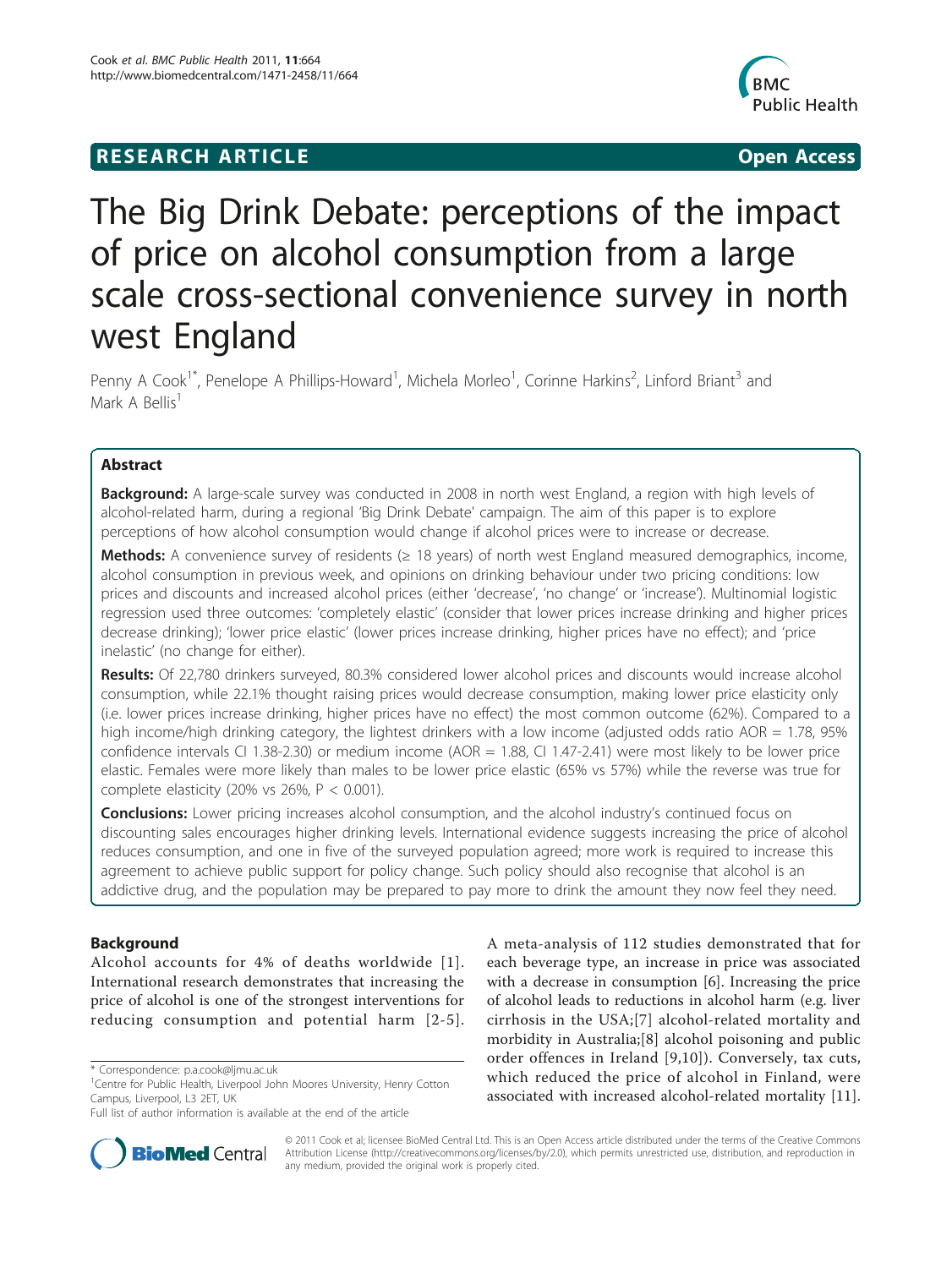However, despite this, the price of alcohol continues to decline in real terms in many European countries [[12,13\]](#page-9-0).

Recent surveys in north west (NW) England have shown alcohol to cost as little as £0.14 ( $€0.16;$  \$0.23) per unit (1 unit = 10 ml or 8 g pure alcohol) in liquor/ convenience stores and supermarkets,[[14,15](#page-9-0)] while heavy drinkers in Scotland were able to purchase alco-hol as cheaply as £0.09 (€0.10; \$0.15) per unit [[16\]](#page-9-0). Modelled data suggest that over 49,000 hospital admissions in England would be prevented per annum after ten years if a minimum price of £0.50 ( $\epsilon$ 0.56; \$0.83) per unit were applied [[3](#page-9-0)]. England's then Chief Medical Officer [[17\]](#page-9-0) and the National Institute for Health and Clinical Excellence [\[5](#page-9-0)] have recommended a minimum price. A minimum price policy has been considered in Scotland [[16\]](#page-9-0). In 2011 The UK government implemented a tax increase for the highest strength beers and a ban on below cost selling,[\[18](#page-9-0)] but this is argued to be too trivial for any public health impact [[19\]](#page-9-0). Public engagement in population-level health interventions is vital. However, there is little published information on whether the UK public would support interventions on alcohol price.

Locally-driven interventions provide some preliminary evidence that price modification of alcohol and practical restrictions are a publicly acceptable tool to diminish harmful drinking and would benefit the community [[20](#page-9-0)]. Nevertheless, public perceptions of the problem and the evidence around effective interventions are influenced by the alcohol industry, as is the willingness of governments to increase regulation [[19](#page-9-0),[21\]](#page-9-0). Lobbying against population-level interventions by the alcohol industry, although strenuous,[[22](#page-9-0)] is not universal [[23](#page-9-0)]. Representatives of the on-licence trade recognise that minimum pricing could benefit their business,[\[24](#page-9-0)] and members of the off-licensed trade have vocalised their support [\[25](#page-9-0)].

In 2008, the 'Big Drink Debate' (BDD) was conducted in NW England, a region that suffers disproportionately high levels of alcohol-related harm compared with England overall [[26-28\]](#page-9-0). As a large-scale regional survey of the general public, it aimed to consult on alcohol consumption and perceptions of factors relating to alcohol use, generating data for policy reform. This paper focuses on the perceptions of how people would modify their drinking behaviour if the price of alcohol were to either increase or decrease.

# Methods

## Study population

NW England, a region with above average deprivation, [[29](#page-9-0)] has a population of 6.9 million [[30](#page-9-0)]. General rates of perceived good health are lower than average [[31](#page-9-0)] and residents experience the shortest life expectancy in England [\[32](#page-9-0)]. The region's alcohol-attributable hospital admissions rate was 2080.7 per 100,000 compared to 1582.7 nationally in 2008/09 [[26](#page-9-0)]. Health harms vary considerably even within the region [[26,33\]](#page-9-0). The BDD targeted adults ( $\geq$ 18 years) normally resident in the region, but excluded non-English speakers as translation into minority languages was impractical for such a large-scale survey.

The BDD was a broad awareness raising campaign inviting residents to give their opinions on the role of alcohol in their lives and society. A marketing company branded and promoted the campaign between May and August 2008. Awareness was raised through advertising (for example, on buses) and engagement with the local media. Publicity and promotion included launching the campaign using the cast of a local TV soap opera, and incentives such as reduced entry to Gunther von Hagens' Body Worlds 4 exhibition. Regional television and radio stations ran the story; features were timed to be in conjunction with local road shows. These featured branded taxi cabs where people could offer opinions via 'taxicam' (closed circuit TV in the cab).

## Survey design

The survey, part of the BDD, was conducted using paper and online forms distributed opportunistically to sample the population as widely as possible. Methods of distribution of the paper questionnaire included, as an insert in free local papers, in health settings such as doctors' surgeries, and in town and city centres. Paper questionnaires incorporated a detachable participant information sheet to raise awareness of the confidential and voluntary nature of the survey and to direct participants towards sources of support for alcohol misuse, if needed. A freepost address enabled easy return. The online form ran concurrently; this was publicised in all media interviews, and given as a weblink on local media websites. The form replicated the paper version, with the information sheet reproduced on the front page. Compliance was not recorded due to the opportunistic nature of the survey, with analysis focusing on relationships between variables recorded by individual participants [\[15](#page-9-0)]. Ethical approval was gained from Liverpool John Moores University Research Ethics Committee, with consent assumed by self-completion of the questionnaire.

#### Questionnaire variables

The one page questionnaire was designed as a short form with simple questions, in order to include a wide range of educational attainment, and to be suitable for delivery in a range of settings. It captured data on sociogeodemographic characteristics (age, sex, ethnicity, postcode, income). Where possible, standard questions were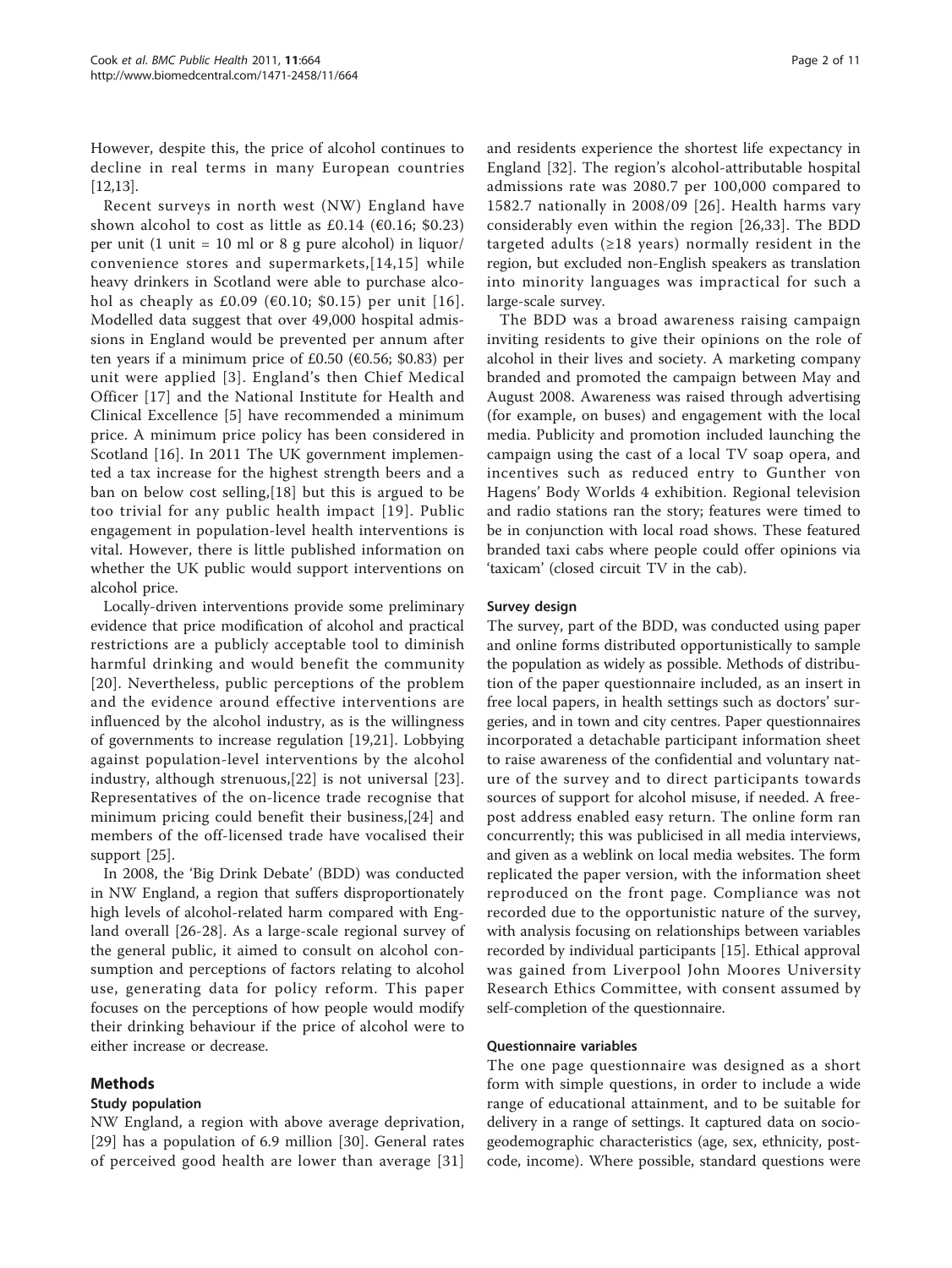used. Age and ethnicity categories were compatible with the General Household Survey and the national census [[34,35\]](#page-9-0). Income questions replicated those piloted in 2007 for the census,[[36\]](#page-9-0) but the original eight categories were collapsed to five for reasons of space. Categories at the lower income end of the scale were preserved since we hypothesised that those with lower income may be more sensitive to price.

Alcohol questions were based on previously validated questions measuring consumption on a specific day in the last week,[[37](#page-9-0)] expanded to capture consumption for the previous week. Respondents were asked 'in general, how often do you drink' (never, monthly or less, once or twice a week, three or four days per week or ~daily). Quantity of alcohol consumed in the previous seven days was derived from number of drinks entered for each drink type recorded (175 ml standard glasses of wine, pints (568 ml) of low, medium and strong beer/ lager/cider, 25 ml shots of spirit, single glasses of fortified wine, and bottles of alcopops). Respondents were asked 'where does most of the alcohol you drink come from?' and to select as many as applied from the following: pubs/bars/clubs, supermarkets, off-licences, other people (parent, friends), other (e.g. abroad, mail order).

Perceptions on impact of alcohol price were gleaned by asking: 'Do you think the following would increase or decrease people's alcohol use: 1) low prices and discounts; 2) increased alcohol prices.' The options available were 'decrease', 'no change' or 'increase'. The questions were phrased in terms of the behaviour of 'people's' rather than 'own' alcohol use in order to gain an understanding of whether respondents believed price had an effect on the population. People's views about how a complex stimulus (such as price) affects their own behaviour and that of others are subject to a number of unconscious biases. Not only do people tend to project their own opinions on others (in the 'false consensus effect'[[38](#page-9-0)], there is also a tendency to modify one's own belief when one knows the opinions of other (similar) people ([\[39](#page-9-0)]'chameleon effect'[[40\]](#page-9-0)). However, while people view themselves as relatively variable in terms of behaviour, there is a tendency to view others as much more predictable in their personal traits across different situations (known as trait ascription bias [[41\]](#page-9-0)). Thus, '...it can be easier... to get a grip on people's political thinking by investigating what they think others think as against what they themselves think.' ([\[42](#page-9-0)], page 93).

The questionnaire was piloted in two major regional conurbations, and adjusted prior to the main survey.

## Data analyses

Paper responses were entered manually, with one in every ten forms checked for input accuracy. Consistency checks were conducted between the online and paper

datasets. A total of 30,096 adult NW residents provided at least one opinion, representing  $\sim 0.5\%$  of the  $\sim 5$  million adult population. Half (50.5%) responded via the paper form. Individuals were excluded if they missed demographic questions (2.7% omitted gender, 2.5% age) and/or were underage  $\left($  < 18 years, 2.3%). Of the remaining 28,243, 80.7% (n = 22,780) consumed alcohol in the week prior to survey and provided details of quantities consumed, and of these,  $99.3\%$  (n = 22,617) answered the two alcohol price-related questions. Drink strengths and quantities were used to calculate the total alcohol consumed in the previous week [\[43\]](#page-9-0) and converted to average grams/day.

For Pearson's chi-square analysis individuals were coded as whether they identified that low prices and discounts would increase consumption (yes/no) and price increases would decrease consumption (yes/no). Significant effects of demographic characteristics, drinking behaviours on the perceptions of the effect of price on consumption were identified.

For multinomial logistic regression analysis, combinations of answers to the price questions that were deemed logical were included: for the low prices and discount question, this was either 'increase' the amount people drink or 'no change'; for the increasing price question, 'decrease' or 'no change' were included. These combinations of possible responses accounted for 95% of the sample (table [1\)](#page-3-0). Respondents were coded as believing that alcohol is 'price inelastic' if they reported 'no change' for both questions (n = 3569), 'completely price elastic' if they reported that both price conditions affected population behaviour (in the logical direction, n = 4531) and 'lower price elastic only' if only the low price condition affected behaviour (n = 12975). Few (n = 392) were in the 'high price elastic only' category (i.e. reported that price increases would decrease people's drinking but low prices caused no change) and thus excluded.

The three outcome categories were subject to a forward stepwise multinomial logistic regression, with belief in alcohol as 'price inelastic' as the reference point. Predictor variables were age, gender, ethnicity (categorised as white and not white), income, drinking level and location of purchase (restricted to the two major locations identified: supermarkets, 68.5%; pub/ bar/club, 45.1%; each coded yes/no). Income and Index of Multiple Deprivation (IMD: an area-based measure derived from the postcode) showed similar distributions (IMD being the inverse of income), but income was selected as the predictor since completion was higher (1935 cases where income was missing vs 6558 postcode incomplete). After inspection of interactions, variables that combined drinking levels with income were included in the model. The model identified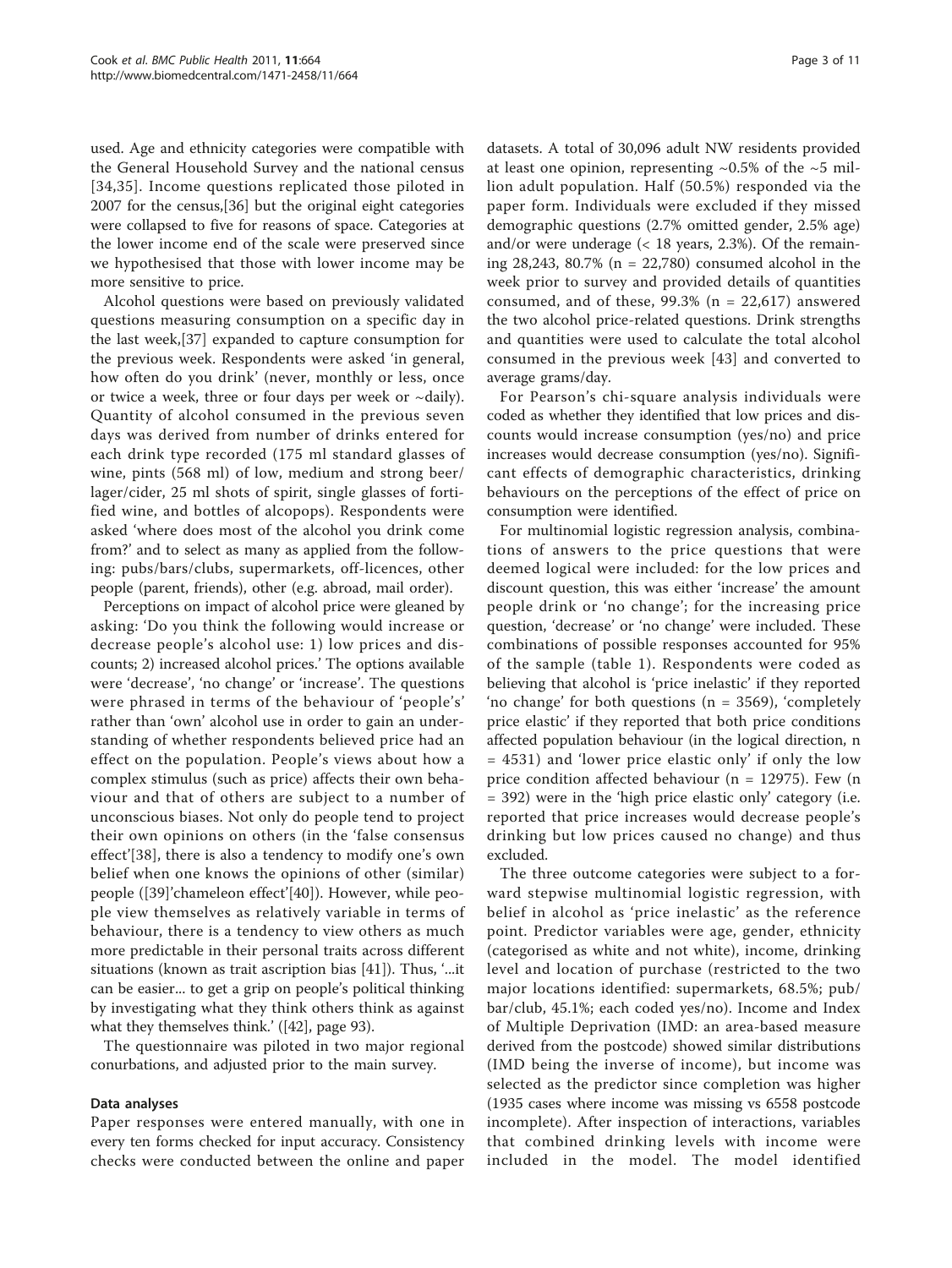| Response to price increase |                        |                          | Response to low prices and discounts |                          |  |  |
|----------------------------|------------------------|--------------------------|--------------------------------------|--------------------------|--|--|
|                            |                        | Increase                 | No change                            | decrease                 |  |  |
| Increase                   | Label                  | $\overline{\phantom{a}}$ | $\overline{\phantom{a}}$             | $\overline{\phantom{a}}$ |  |  |
|                            | Total number           | 667                      | 226                                  | 79                       |  |  |
|                            | MLR total              | (excluded')              | (excluded')                          | (excluded <sup>1</sup> ) |  |  |
| No change                  | Label                  | Lower price elastic      | Inelastic                            |                          |  |  |
|                            | Total number           | 12975                    | 3569                                 | 100                      |  |  |
|                            | MLR total <sup>2</sup> | 11788                    | 2965                                 | (excluded <sup>1</sup> ) |  |  |
|                            | MLR males              | 4005                     | 1197                                 |                          |  |  |
|                            | <b>MLR</b> females     | 7783                     | 1768                                 |                          |  |  |
| Decrease                   | Label                  | Completely elastic       | High price elastic                   |                          |  |  |
|                            | Total number           | 4531                     | 392                                  | 78                       |  |  |
|                            | MLR total <sup>2</sup> | 4210                     | (excluded <sup>1</sup> )             | (excluded')              |  |  |
|                            | MLR males              | 1863                     |                                      |                          |  |  |
|                            | <b>MLR</b> females     | 2347                     |                                      |                          |  |  |

#### <span id="page-3-0"></span>Table 1 Price elasticity categorisation of last week drinkers according to their perceptions of price effects

Price questions were 'Do you think the following would increase or decrease people's alcohol use: 1) low prices and discounts; 2) increased alcohol prices.' The options available were 'decrease', 'no change' or 'increase' (n = 22617).

MLR–included in Multinomial logistic regression (n = 18963). <sup>1</sup>Category excluded from multinomial logistic regression model. <sup>2</sup>Those with income 'unknown' were excluded from multivariate model.

independent relationships between demographics and behaviours and perceptions of the effect of price on population behaviour describing adjusted odds ratios (AOR) with 95% confidence limits. Significance was assumed at the 5% level. SPSS v17 was used for analyses.

## Sample characteristics

Of the analysed sample ( $n = 28,243$ ), females were overrepresented (63.9% of sample vs 51.6% of north west population). The sample overrepresented younger people (68.4 of the sample were aged between 25 and 54, while 51.2% of the population falls in this range) with those aged 75+ years (9.7% of the population) contributing the fewest responses (2.5%). The sample was representative in terms of the proportion of respondents who were white British (92.8%, compared to the official population estimates for north west England [[44](#page-9-0)]: 92.2%), white Irish (1.45% cf 1.15%), white European (1.35% cf 1.11%), black/black British (0.67% cf 0.62%), Chinese (0.29% cf 0.40%) and mixed race (0.98% cf 0.93%). However, Asian/Asian British were under-represented (1.37% of the sample compared to official estimates of 3.42%). Of the five counties in north west England, the rural county of Cumbria and the urban metropolitan area of Greater Manchester were  $\sim$ 20% over represented in the sample, the county of Lancashire (a mix of industrial towns and rural) was 33% underrepresented and Merseyside and Cheshire counties were represented in proportion to their population size.

# Results

# General characteristics

Among respondents providing details of their consumption frequency ( $n = 27,194$ ), 9.0% reported that they had never drank alcohol, 21.1% did so monthly or less, 39.4% once/twice a week, 19.5% three or four times each week, and 11.1% reported that they drank almost daily. Gender was associated with drink frequency  $(\chi 2)$ test for trend = 611.8, df = 4,  $p < 0.001$ ), with 16.6% of males drinking almost daily compared with 7.9% of females. Few (~6%) in the youngest age category never drank or–at the other extreme–drank almost daily. Drink frequency was more dispersed among the elderly (75+ years), and this age category contributed the highest proportion declaring that they never drank (25.9%) and also that they drank almost daily (18.2%). The mean quantity of alcohol consumed for males and females was 17.6 g (95% confidence intervals, CI; 17.24-18.08 g) and 10.4 g (95%CI; 10.21-10.53 g) per day respectively. (The mean and CI were calculated from the natural logarithm - to correct for skewed distributions - and then transformed back to the original scale to present here.) Over one fifth (21.2%) of respondents consumed 1-10 g a day (inclusive), and 18.2% consumed 21-30 g. A minority (2.6%) claimed they consumed  $\geq$  71 g a day. The percentage of the population drinking at levels that could harm their health varied from 4.8% (95%CI 3.8,5.9) in the predominantly rural county of Cumbria to 7.5% (95%CI 6.9, 8.1) in the urban county of Greater Manchester (age- and sex-standardised estimates of the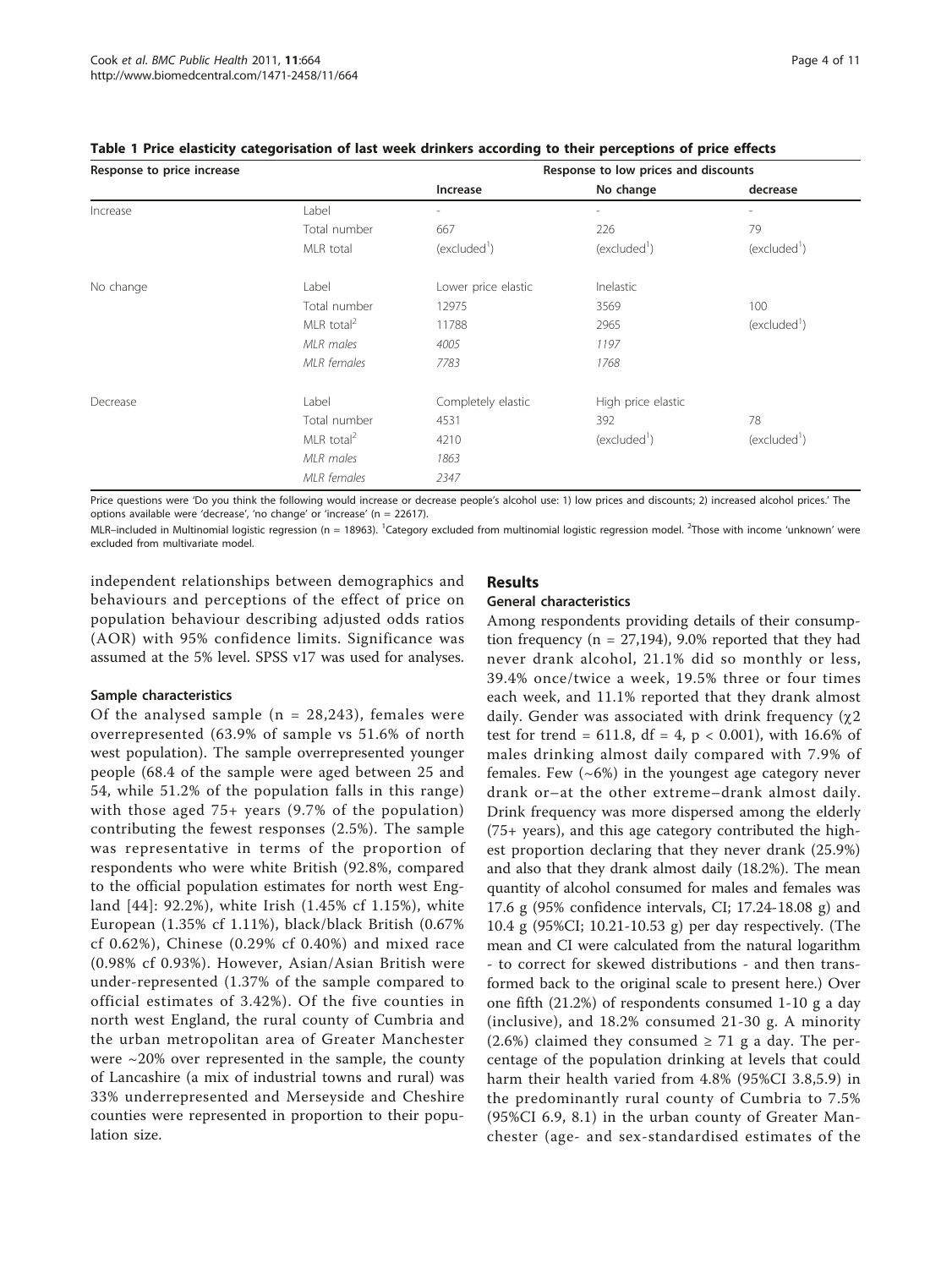percentage drinking more 400 g alcohol per week for males or 280 g for females).

## Responses to questions on price

Among last week drinkers who answered the price questions ( $n = 22,617$ ), 80.3% believed low prices and discounts would increase the amount of alcohol people consumed (table [2\)](#page-5-0). Females were more likely to hold this view than males, whilst older age categories (65+ years) were less likely than other age groups to believe low prices would increase consumption. There was no significant difference between ethnic groups. Compared with respondents on the lowest annual personal income  $( $E4,000$ ), those earning £37,000 or more were more$ likely to indicate that low prices caused people to drink more. The reported quantity of alcohol consumed in the last week by respondents had the strongest association with low price impact: 83.5% of respondents who drank 1-5 g/day agreed that low prices increased consumption, compared with 71% of respondents who drank > 80 g/ day. Those mainly purchasing alcohol from supermarkets were more likely to agree that low prices and discounts increased people's drinking, while this was reversed for those buying predominantly from pubs.

Overall 22.1% of last week drinkers who answered the price questions ticked 'decrease' when asked about the effect of raising the price of alcohol (table [2](#page-5-0)). Females were more likely to report that high prices would reduce consumption. The largest differential in the percentage selecting 'decrease' was across age: those in the youngest age category (18 to 24 years) were significantly more likely to agree  $(29.7%)$  compared with the oldest  $(75+)$ category (19.7%). Persons of Chinese ethnicity were more likely to agree with this statement compared with white British participants. Chinese ethnicity had a strong effect on the overall significance (the chi square value excluding persons of Chinese ethnicity was non-significant, at 7.47,  $df = 6$ ,  $P = 0.280$ ), but since there were very few Chinese participants (46, 0.2% of sample) this limited the interpretation of this finding. Those on the lowest annual income  $\langle \leq E4,000 \rangle$  were the most likely to agree (29.8%). Those in the other income categories were less likely to agree (all less than 24%) but response to this question was not linear. Those predominantly buying alcohol from pubs, bars and/or clubs were more likely to think a price rise would decrease consumption. There was no significant relationship between current levels of alcohol consumption and perception that a price rise would reduce consumption.

Using multinomial logistic regression, gender was found to be significant predictor of price elasticity category. The interaction between income and drinking level was also significant, while variables rejected during the forward stepwise procedure were income and

drinking level as separate variables, ethnicity and location of purchase. Age was retained in the model as it was a significant predictor of being completely price elastic, although not of being lower price elastic. Those in the highest income bracket who drank the most alcohol (> 60 g/day) were the least likely to be completely price elastic or lower price elastic only (compared to inelastic: definitions in table [1](#page-3-0)), and were therefore selected as the reference category. Those on low and medium income from the lightest drinking category (low income: adjusted odds ratio AOR = 1.78, 95% confidence intervals CI 1.38-2.30, p < 0.001; medium AOR  $= 1.88$ , CI 1.47-2.41, P < 0.001) and heaviest drinking category (low income  $AOR = 1.52$  CI 1.03-2.24, P = 0.036, medium AOR = 2.06, CI 1.59-2.68, P < 0.001) were most likely to be lower price elastic (Figure [1a](#page-6-0)). In addition, all income categories of the 21-40 g/day drinking group were more likely to be lower price elastic ( $p <$ 0.05). Compared to a baseline reference category of high income/high drinking level, those with low income  $(AOR = 2.20, CI 1.60-3.00, P < 0.001)$  and medium income (AOR = 2.01 CI 1.49-2.73,  $P < 0.001$ ) from the lightest drinking category were more likely to be completely price elastic (Figure [1b](#page-6-0)). Compared to the heaviest drinkers with high income, the heaviest drinkers with a medium income were significantly more likely to be completely elastic (AOR = 2.61, CI 1.90-3.58, P < 0.001) drinking categories. In addition, all income categories of the 21-40 g/day drinking group were more likely to be completely elastic ( $p < 0.05$ ).

Females were more likely than males to be lower price elastic only (65% vs 57%) whilst this was reversed for complete elasticity (females 20%, males 26%,  $\chi^2$  = 154.7,  $df = 2$ ,  $P < 0.001$ ). Gender remained significant in the multivariate models (Figure [1\)](#page-6-0), with males having significantly lower odds of being lower price elastic (AOR = 0.84, CI 0.77-0.92, p < 0.001), and higher odds of being completely elastic (AOR = 1.34, CI 1.22-1.49, p < 0.001). Compared to the oldest age group (> 64 years), the youngest (aged 18-24 years) were significantly more likely to be completely elastic  $(AOR = 1.73, CI 1.33$ -2.25,  $p < 0.001$ ). However, age was not a significant predictor of being lower price elastic.

## **Discussion**

This paper provides valuable information on the opinions of the public on the impact of price on alcohol consumption. The population sampled considered that low prices and discounts encouraged greater drinking (80%), while few believed price increases would reduce drinking (22%). Research in marketing theory confirms that price is a complex stimulus. At its simplest, increased price is expected to reduce the probability of a product being purchased, but it can also have the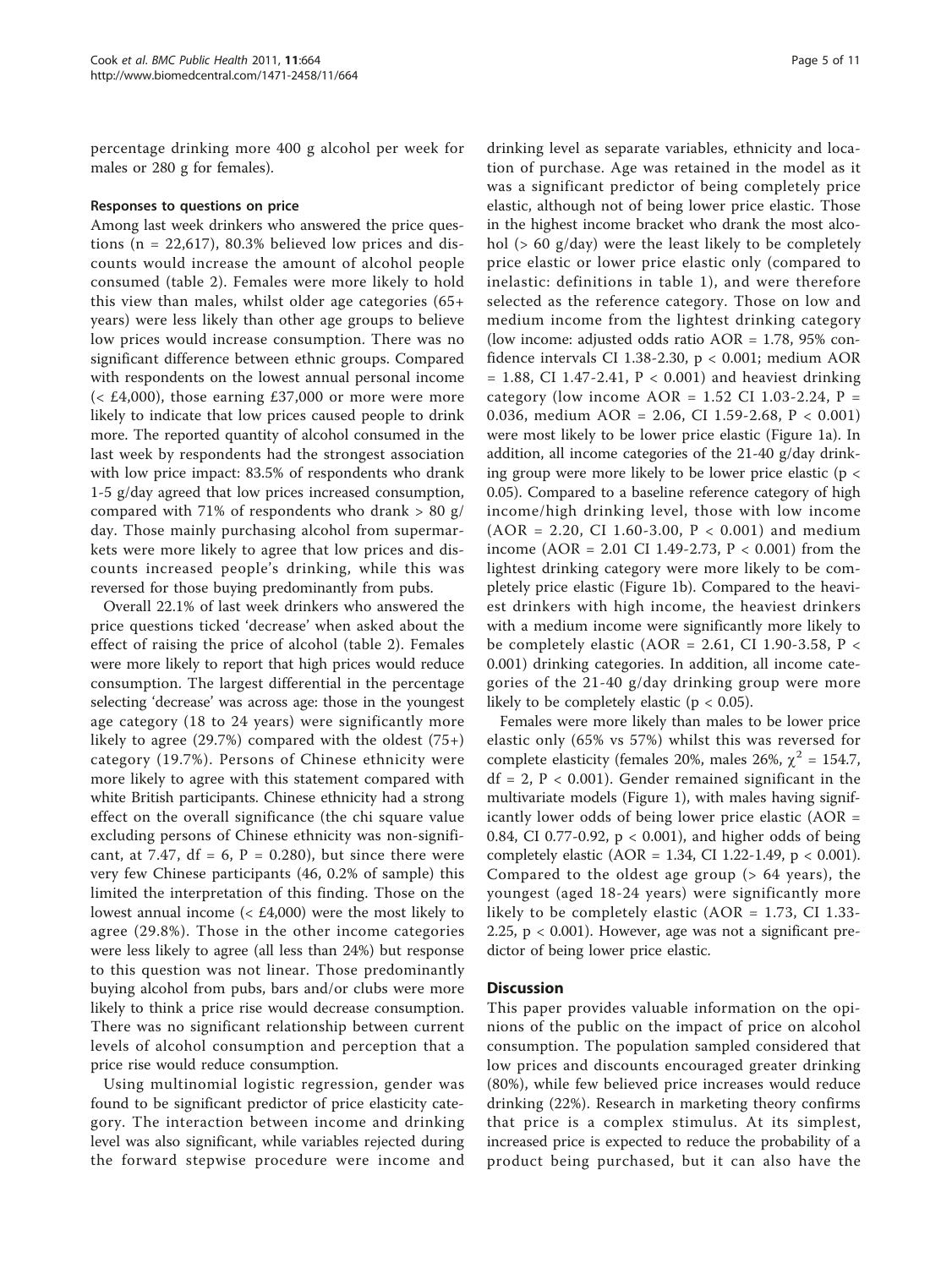| Variable                            | n     | Low prices/discounts | $\chi^2$ | P       | Increasing prices | $\chi^2$ | P       |
|-------------------------------------|-------|----------------------|----------|---------|-------------------|----------|---------|
| Gender                              |       |                      |          |         |                   |          |         |
| Male                                | 8452  | 78.0                 | 46.1     | < 0.001 | 26.3              | 135.2    | < 0.001 |
| Female                              | 14165 | 81.7                 |          |         | 19.6              |          |         |
| Age                                 |       |                      |          |         |                   |          |         |
| 18-24                               | 2609  | 80.6                 | 19.4     | 0.004   | 29.7              | 112.7    | < 0.001 |
| $25 - 34$                           | 5019  | 80.4                 |          |         | 22.7              |          |         |
| 35-44                               | 5488  | 80.3                 |          |         | 20.8              |          |         |
| 45-54                               | 5074  | 81.1                 |          |         | 20.9              |          |         |
| 55-64                               | 2963  | 80.8                 |          |         | 20.6              |          |         |
| 65-74                               | 1022  | 76.2                 |          |         | 18.4              |          |         |
| $75+$                               | 442   | 75.8                 |          |         | 19.7              |          |         |
| <b>Ethnicity</b>                    |       |                      |          |         |                   |          |         |
| White British                       | 21242 | 80.6                 | 13.3     | 0.065   | 21.9              | 17.3     | 0.015   |
| White Irish                         | 330   | 77.9                 |          |         | 23.0              |          |         |
| White European                      | 293   | 75.1                 |          |         | 25.6              |          |         |
| Black/black British                 | 132   | 73.5                 |          |         | 24.2              |          |         |
| Asian/Asian British                 | 141   | 76.6                 |          |         | 28.4              |          |         |
| Chinese/Chinese British             | 46    | 82.6                 |          |         | 41.3              |          |         |
| Mixed Race                          | 211   | 78.7                 |          |         | 21.8              |          |         |
| Other                               | 222   | 78.4                 |          |         | 25.2              |          |         |
| Income                              |       |                      |          |         |                   |          |         |
| Under £4,000                        | 1014  | 76.8                 | 49.0     | < 0.001 | 29.8              | 55.6     | < 0.001 |
| £4,000 to £7,999                    | 1196  | 77.3                 |          |         | 21.5              |          |         |
| £8,000 to £16,999                   | 4161  | 80.2                 |          |         | 22.5              |          |         |
| £17,000 to £36,999                  | 9592  | 81.0                 |          |         | 21.1              |          |         |
| £37,000 or above                    | 4719  | 82.3                 |          |         | 23.5              |          |         |
| unknown                             | 1935  | 76.3                 |          |         | 19.2              |          |         |
| Alcohol per day                     |       |                      |          |         |                   |          |         |
| $1-5$ g                             | 4802  | 83.5                 | 139.0    | < 0.001 | 21.8              | 3.8      | 0.710   |
| $6-10q$                             | 4107  | 82.7                 |          |         | 21.7              |          |         |
| $11-20$ g                           | 5859  | 81.0                 |          |         | 22.7              |          |         |
| $21 - 40$ g                         | 5025  | 78.2                 |          |         | 22.3              |          |         |
| 41-60 $q$                           | 1636  | 74.7                 |          |         | 21.5              |          |         |
| $61-80$ g                           | 593   | 75.2                 |          |         | 23.8              |          |         |
| > 80 g                              | 595   | 70.8                 |          |         | 20.8              |          |         |
| Main source of alcohol <sup>1</sup> |       |                      |          |         |                   |          |         |
| Pubs/clubs No                       | 12410 | 81.5                 | 23.6     | < 0.001 | 20.6              | 36.7     | < 0.001 |
| Pubs/clubs Yes                      | 10207 | 78.8                 |          |         | 24.0              |          |         |
| Supermarket No                      | 7129  | 78.8                 | 15.8     | < 0.001 | 23.7              | 14.6     | < 0.001 |
| Supermarket Yes                     | 15488 | 81.1                 |          |         | 21.4              |          |         |
| Off-Licence No                      | 18469 | 80.9                 | 16.5     | < 0.001 | 21.9              | 2.1      | 0.150   |
| Off-Licence Yes                     | 4148  | 78.1                 |          |         | 23.0              |          |         |
| Restaurant No                       | 18098 | 79.9                 | 12.7     | < 0.001 | 22.5              | 7.3      | 0.007   |
| Restaurant Yes                      | 4519  | 82.2                 |          |         | 20.6              |          |         |
| Other No                            | 21543 | 80.2                 | $6.0\,$  | 0.015   | 22.1              | $0.7\,$  | 0.680   |
| Other Yes                           | 1074  | 83.2                 |          |         | 21.6              |          |         |
| <b>Total</b>                        | 22617 | 80.4                 |          |         | 22.1              |          |         |

# <span id="page-5-0"></span>Table 2 Percentage of last week drinkers who are price elastic by demographics, drinking level and alcohol source

Price elastic is defined as believing that low prices and discounts increase people's drinking and/or that high prices decrease people's drinking. <sup>1</sup>Respondents could select more than one drinking source.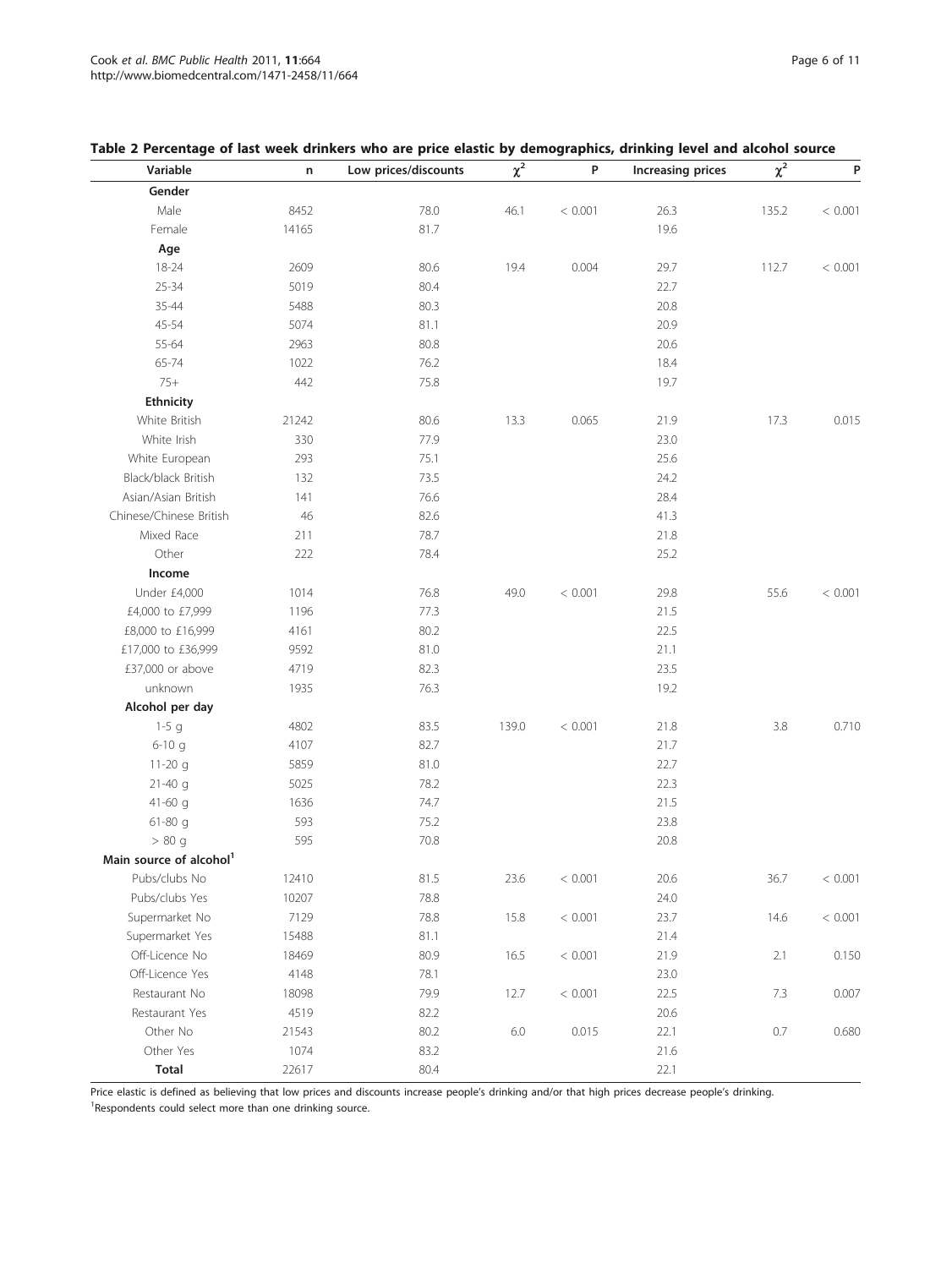<span id="page-6-0"></span>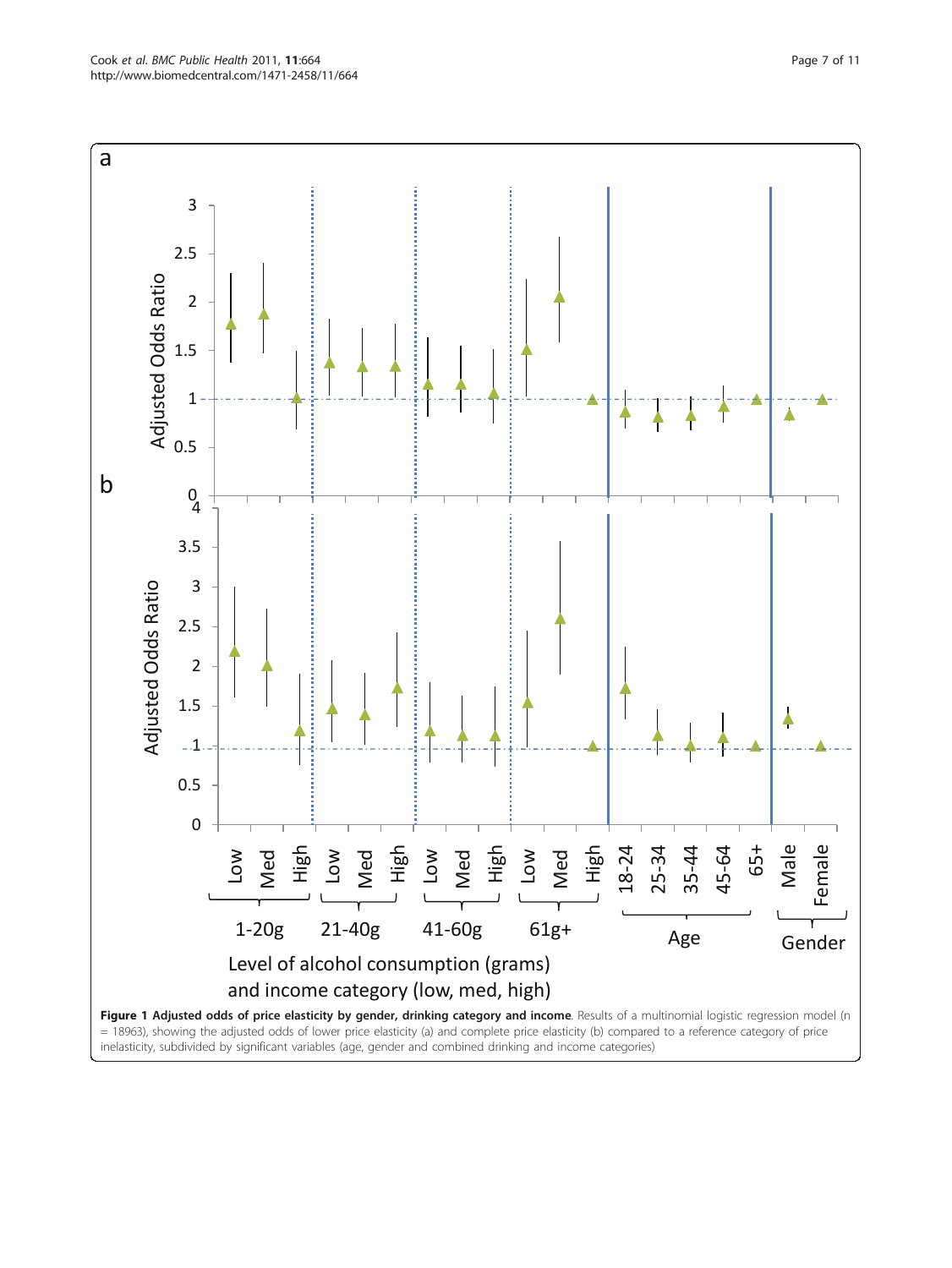opposite effect if price is perceived to link to quality. Another tendency is 'sale proneness', defined as an increased propensity to respond to a purchase offer because of the sale form in which the price is presented. Thus, an item becomes more attractive for purchase when the price is presented in the form of a sales offer, compared with presentation at the standard price [[45\]](#page-9-0).

We addressed what respondents thought would be the effect of low prices and discounts and increased alcohol prices on 'people's alcohol use', rather than their perceived impact on their own alcohol intake. While this supports the intent to measure a population-level effect, responses varied by demographic, socioeconomic and drinking habit, making it seem likely that respondents projected views on other similar populations in a 'false consensus effect' [[38\]](#page-9-0). We thus conjecture that the beliefs expressed relate to participants' own anticipated reactions to the two potential pricing strategies. We acknowledge that beliefs about these behaviours do not necessarily translate into actual behaviour.

It might be expected that there would be a balance of agreement between both price statements, and insensitivity to increasing price would be incongruous. Some groups exhibited this disparity more than others: females were more likely to view alcohol as 'lower price elastic only', believing that low prices and discounts increased people's drinking but that price increases had no effect. In contrast, males were more likely than females to be completely price elastic. Modelled UK data have suggested that because women purchase more alcohol from the off-licensed trade (where strategies such as minimum pricing are more likely to have an impact) and because women consume more expensive drinks, they are more likely to be affected by increased prices than men [[46\]](#page-9-0). We hypothesise that women in our survey may have been more likely to believe that household budgets would be compromised in order to maintain consumption.

The youngest age group were more likely to be completely price elastic, suggesting that age may have an effect on the degree to which the consumption of alcohol is an entrenched behaviour. Trends over the last decade in alcohol consumption in this age group show fluctuating levels compared to more stable patterns in older ages,[[47](#page-9-0)] suggesting that behaviour, as well as perceptions, may be more flexible in younger people.

Sensitivity to price reductions has been strongly supported in the literature, particularly where tax reductions have facilitated cheaper alcohol, such as in Finland and Switzerland [[11](#page-9-0),[48,49\]](#page-9-0). In the UK, consumers are regularly presented with alcohol at discounted prices, including those that encourage bulk purchase (for example, volume discounting) [[14](#page-9-0)]. Thus, individuals make choices influenced by low prices, which may lead to greater awareness of their impact.

Lack of perception that price increases would reduce drinking is an interesting observation that may relate to the UK drinking population having little experience of rises in alcohol prices–the price of alcohol in real terms having fallen consistently over the past three decades [[13](#page-9-0)]. In fact the small incremental rises associated with annual government budget changes have been largely met by alcohol retailers who sell alcohol at below cost price, protecting the public against experience of higher costs [[14,50\]](#page-9-0). However, prices in on licence setting have increased and people who listed pubs, bars and clubs as a main alcohol source were more likely to think price increases would decrease intake. Sensitivity to price increases are reported in the international literature, indicating the likelihood that price rises do result in reduced drinking;[[7](#page-9-0)-[9](#page-9-0)] a minimum price for a unit of alcohol (10 ml or 8 g of alcohol), now under discussion in a number of countries, are thus still anticipated to be a major measure to curb alcohol consumption.

An alternative interpretation, not widely evidenced in the literature, is that people consider relatively high levels of alcohol to be an essential component of daily life, such that they view people as willing to absorb the increased cost of alcohol rather than reduce their drinking. One study in Sweden noted that where price increases were only attached to specific alcohol types, consumption of cheaper products rose [\[51](#page-9-0)]. In our survey, the heavier drinkers were least likely to report that low prices increased consumption, suggesting true price insensitivity. However, those in the highest drinking category appeared strongly influenced by income, with the low and medium income heavy drinkers being more likely to be price elastic. In contrast, income levels in the more moderate (21-40 g/day) drinking category did not influence elasticity. Further, those on low incomes and who drink least were more likely to believe increased prices will decrease consumption. This is consistent with alcohol playing a less important role in their lives and the relative impact of increased prices being greater. Other studies counter this, suggesting harmful drinkers are more sensitive to price [[48,52](#page-9-0),[53\]](#page-9-0). Modelling work has suggested a minimum price of £0.50  $(60.56; $0.83)$  would lead to a 10.3% decrease in consumption by harmful drinkers compared with 6.9% across the population [\[3](#page-9-0)].

Our findings were generated from a large survey  $(> 29,000$  people),  $~0.5\%$  of the adult population in NW England. As a convenience sample, not selected randomly, it may not be fully representative and the findings from the inferential statistics should be interpreted with caution. Large-scale convenience samples are useful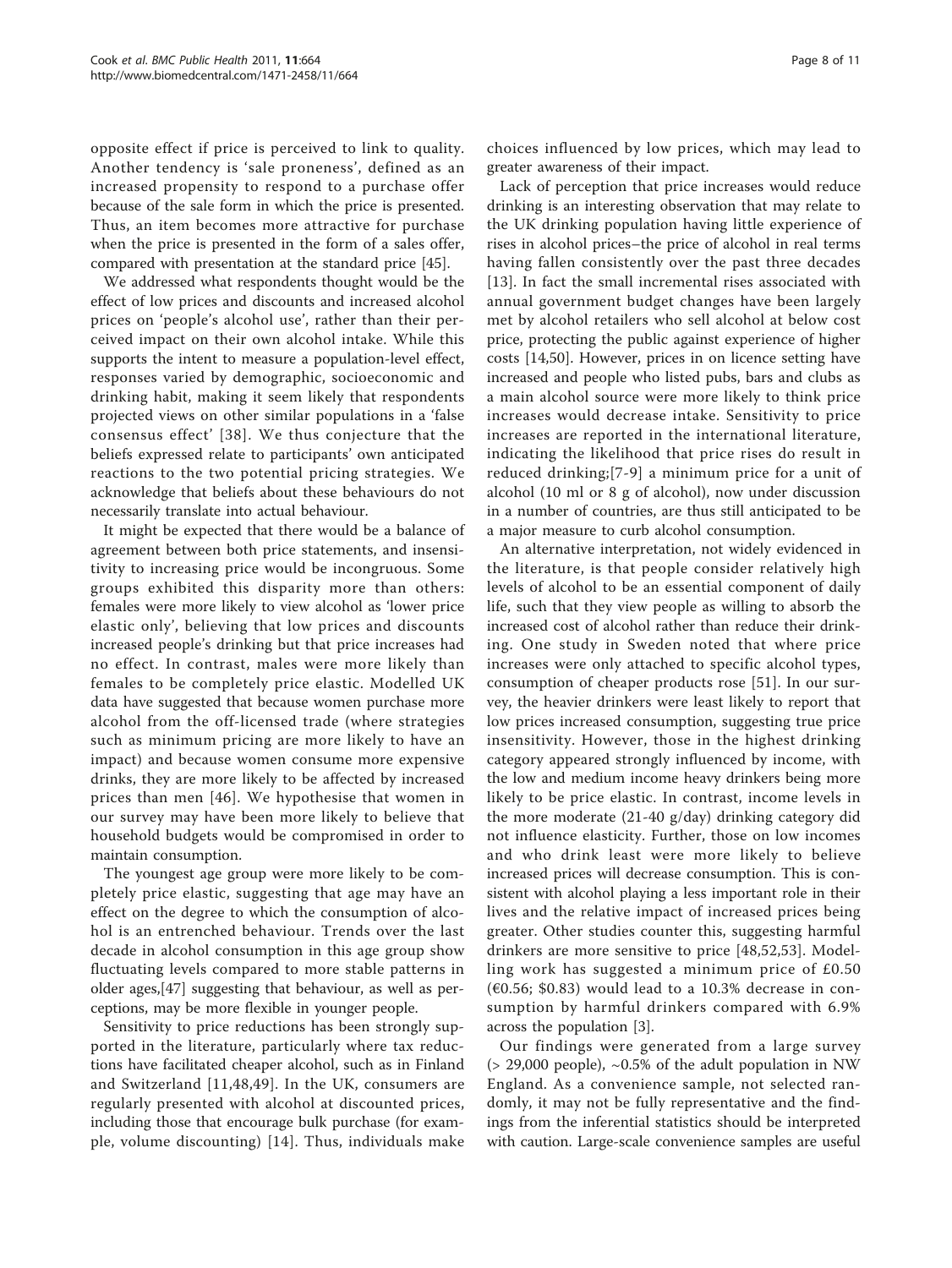<span id="page-8-0"></span>when the random sampling is not possible (e.g. because of a lack of a sampling frame [[54\]](#page-9-0)) or when there is an existing large convenience sample making the additional cost of random sampling hard to justify [\[55](#page-9-0)[,56\]](#page-10-0). Random sampling was not appropriate for the Big Drink Debate, which sought to give all residents the opportunity to participate and did this via widespread advertising and the use of a variety of methods to engage participants in different settings. This, coupled with the simplicity of the survey tool, provided wide recruitment and the final sample included a breadth of public involvement. This was highlighted by the broad distribution of wealth and age in the categorised populations, and the full representation of poorer and less educated populations, who are often missed in such surveys. However, males, in particular, were underrepresented. Those of Asian and Asian British backgrounds were also less likely to participate. Since 70% of Asian people in the UK belong to religious groups that discourage alcohol use (i.e. are either Muslim or Sikh [\[44\]](#page-9-0)), the Asian people exposed to the survey may have felt it was less relevant to them. Indeed, the small proportion of non-drinkers suggest drinkers were more inclined to participate (elsewhere, NW estimates suggest that 22% of the population are non-drinkers compared with 9% here);[[57\]](#page-10-0) although because this study focuses solely on the opinions of those who drink, the findings are not compromised. Capture of information in the many different settings required a short simple questionnaire which reduced our ability to generate in-depth intelligence on both alcohol consumption and surrounding beliefs. Surveys are subject to respondents' recall (where alcohol consumption can interfere with memories held)[[58\]](#page-10-0) as well as honesty, and have been shown to produce considerable under-estimates of total amounts consumed [[59](#page-10-0)]. Although respondents were assured of their anonymity, we assume the reported quantities consumed are a low estimate.

## **Conclusions**

Much of the damage relating to the lack of control over alcohol pricing has already been done. The vast majority of persons surveyed believe that price reductions increase alcohol consumption; consistent with the real term reductions in price seen over recent decades and corresponding to the observed rise in consumption [[12,13](#page-9-0)]. The continued focus of the alcohol industry in using special offers including 'buy one get one free' encourages greater consumption, as known from marketing theory [[45](#page-9-0)] and confirmed by our respondents. International evidence shows that price is an important way to impact on the drinking behaviour of the population,[\[4](#page-9-0),[12](#page-9-0),[52](#page-9-0)] with a minimum pricing policy thought to be most effective in order to ensure all retailers pass increased prices to the consumer [[3](#page-9-0),[5,17](#page-9-0)]. Despite the fact that the population has not had experience of increasing alcohol prices on which to base opinions on the effect of increasing price on drinking behaviour, a significant minority of survey respondents do perceive higher prices will reduce drinking. However, the instigation of such a policy relies on strong action from government, and is unlikely to happen without more support from the public. More work is required to enable the public to 'buy into' the belief that price increases would impact on the population's drinking behaviour and ultimately on alcohol related harms. However, those planning public health interventions also need to recognise that alcohol is an addictive drug, and that the UK population as a whole has become habituated to a high level of consumption: even if prices are increased, people may, to a certain extent, sacrifice other parts of their expenditure to maintain consumption at levels they now feel they need. Our survey, which sought the views of over 20 000 people, supports this by suggesting the population may be reticent to reduce their drinking when prices increase.

#### Acknowledgements

This study was funded by Government Office North West (GONW) as part of the Big Drink Debate. GONW contributed to the questionnaire design and data collection. No contractual constraints on publishing were imposed by the funder.

The authors are very grateful for support from Government Office North West (GONW), Ourlife and the coordinating local authorities and primary care trusts. We thank Karen Tocque for her input. The opinions expressed in this paper are not an official view of GONW, nor should they be considered as an indication of GONW policy.

#### Author details

<sup>1</sup> Centre for Public Health, Liverpool John Moores University, Henry Cotton Campus, Liverpool, L3 2ET, UK. <sup>2</sup>Edge Hill University, St Helens Road Ormskirk, Lancashire, L39 4QP, UK. <sup>3</sup>Department of Engineering Mathematics University Of Bristol, Queen's Building, University Walk, Bristol, BS8 1TR, UK.

#### Authors' contributions

PAC contributed to the questionnaire design, in collaboration with the Government Office North West, and led the analysis and interpretation and produced the first draft of the paper. PAP-H and MAB contributed to analysis, interpretation, refining the paper and synthesis of policy implications. MM helped draft the paper. CH assisted with statistical analysis and drafting the paper. LB carried out multinomial logistic regression analysis. All authors read and approved the final manuscript.

#### Competing interests

The authors declare that they have no competing interests.

Received: 28 April 2011 Accepted: 23 August 2011 Published: 23 August 2011

#### References

- Rehm J, Mathers C, Popova S, Thavorncharoensap M, Teerawattananon Y, Patra J: [Global burden of disease and injury and economic cost](http://www.ncbi.nlm.nih.gov/pubmed/19560604?dopt=Abstract) [attributable to alcohol use and alcohol-use disorders.](http://www.ncbi.nlm.nih.gov/pubmed/19560604?dopt=Abstract) Lancet 2009, 373:2223-2233.
- 2. Babor T, Caetano R, Casswell S, Edwards G, Giesbrecht N, Graham K, Grube J, Hill L, Holder H, Homel R, et al: Alcohol: no ordinary commodity.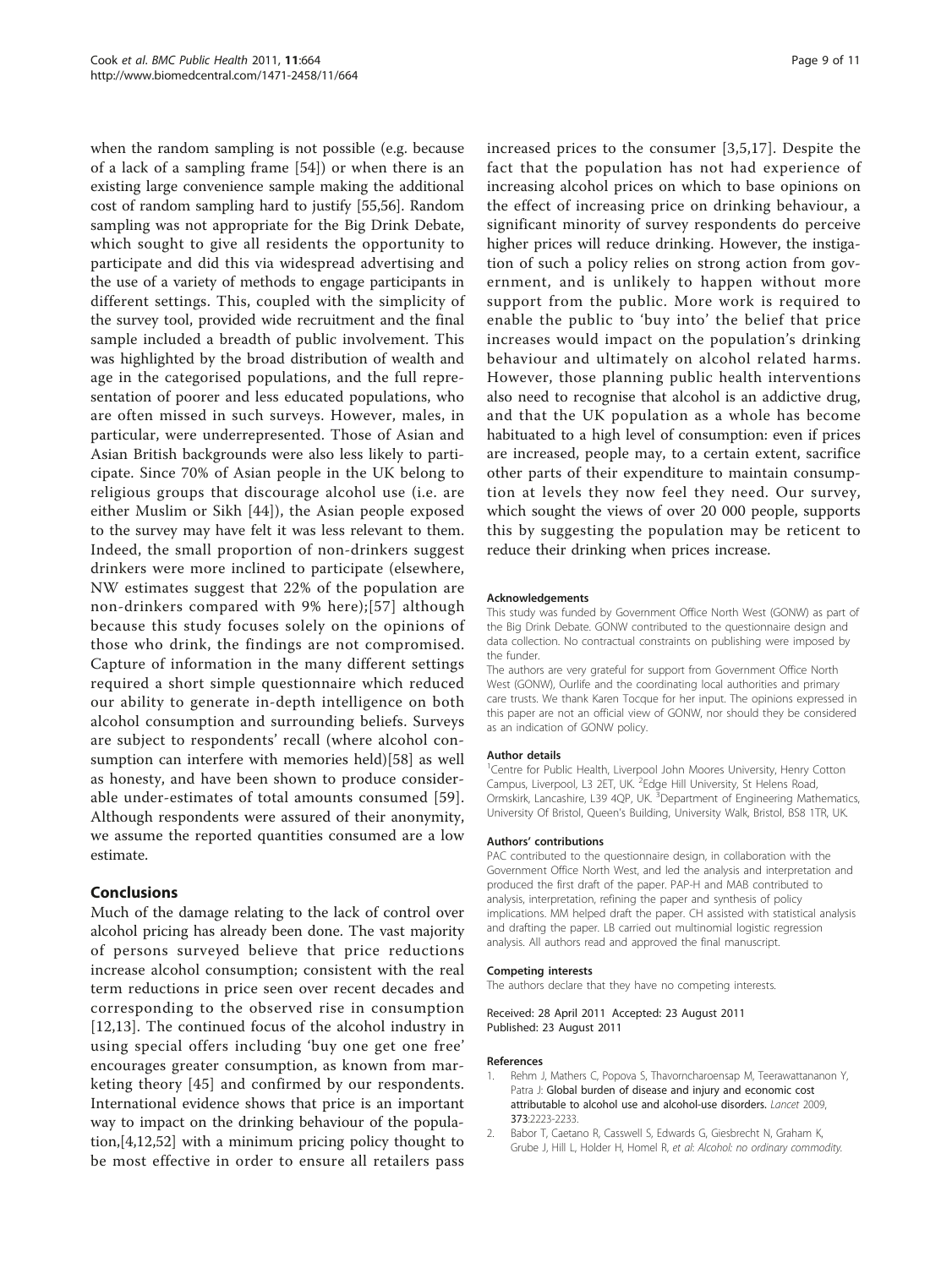<span id="page-9-0"></span>Research and public policy. Second edition. Oxford: Oxford University Press; 2010.

- Purshouse RC, Meier PS, Brennan A, Taylor KB, Rafia R: [Estimated effect of](http://www.ncbi.nlm.nih.gov/pubmed/20338629?dopt=Abstract) [alcohol pricing policies on health and health economic outcomes in](http://www.ncbi.nlm.nih.gov/pubmed/20338629?dopt=Abstract) [England: an epidemiological model.](http://www.ncbi.nlm.nih.gov/pubmed/20338629?dopt=Abstract) Lancet 2010, 375:1355-1364.
- World Health Organization: Evidence for the effectiveness and costeffectiveness of interventions to reduce alcohol-related harm Geneva: World Health Organization; 2009.
- National Institute for Clinical and Health Excellence: Alcohol-use disorders: preventing the development of hazardous and harmful drinking. NICE public health guidance 24 London: National Institute for Health and Clinical Excellence; 2010.
- 6. Wagenaar A, Salois M, Komro K: [Effects of beverage alcohol price and tax](http://www.ncbi.nlm.nih.gov/pubmed/19149811?dopt=Abstract) [levels on drinking: a meta-analysis of 1003 estimates from 112 studies.](http://www.ncbi.nlm.nih.gov/pubmed/19149811?dopt=Abstract) Addiction 2009, 104:179-190.
- Cook PJ, Tauchen G: The effect of liquor taxes on heavy drinking. Bell J Econ 1982, 13:379-390.
- 8. Chikritzhs T, Stockwell T, Pascal R: [The impact of the Northern Territory](http://www.ncbi.nlm.nih.gov/pubmed/16277624?dopt=Abstract)'s [Living With Alcohol program, 1992-2002: revisiting the evaluation.](http://www.ncbi.nlm.nih.gov/pubmed/16277624?dopt=Abstract) Addiction 2005, 100:1625-1636.
- 9. Department for Health and Children: Strategic Task Force on Alcohol: 2nd Report Dublin: Health Promotion Unit and Department of Health; 2004.
- 10. Bedford D: Is our love affair with alcohol causing more pleasure or pain? 6 November 2007 edition: Royal College of Physicians of Ireland; 2007.
- 11. Koski A, Siren R, Vuori E, Poikolainen K: [Alcohol tax cuts and increase in](http://www.ncbi.nlm.nih.gov/pubmed/17298642?dopt=Abstract) [alcohol-positive sudden deaths: a time-series intervention analysis.](http://www.ncbi.nlm.nih.gov/pubmed/17298642?dopt=Abstract) Addiction 2007, 102:362-368.
- 12. Rabinovich L, Brutsher PB, de Vries H, Tiessen J, Clift J, Reding A: The affordability of alcoholic beverages in the European Union. Understanding the link between alcohol affordability, consumption and harms Cambridge, UK: RAND; 2009.
- 13. Jewell J, Sheron N: [Trends in European liver death rates: implications for](http://www.ncbi.nlm.nih.gov/pubmed/20726458?dopt=Abstract) [alcohol policy.](http://www.ncbi.nlm.nih.gov/pubmed/20726458?dopt=Abstract) Clin Med 2010, 10:259-263.
- 14. Ourlife: Supermarket scandal: super-cheap alcohol sales in the North West 2009 [\[http://www.ourlife.org.uk/silo/files/supermarket-scandal.pdf\]](http://www.ourlife.org.uk/silo/files/supermarket-scandal.pdf).
- 15. Bellis M, Phillips-Howard P, Hughes K, Hughes S, Cook P, Morleo M, Hannon K, Smallthwaite L, Jones L: [Teenage drinking, alcohol availability](http://www.ncbi.nlm.nih.gov/pubmed/19818118?dopt=Abstract) [and pricing: a cross-sectional study of risk and protective factors for](http://www.ncbi.nlm.nih.gov/pubmed/19818118?dopt=Abstract) [alcohol-related harms in school children.](http://www.ncbi.nlm.nih.gov/pubmed/19818118?dopt=Abstract) BMC Public Health 2009, 9:380.
- 16. Black H, Gill J, Chick J: [The price of a drink: levels of consumption and](http://www.ncbi.nlm.nih.gov/pubmed/21134019?dopt=Abstract) [price paid per unit of alcohol by Edinburgh](http://www.ncbi.nlm.nih.gov/pubmed/21134019?dopt=Abstract)'s ill drinkers with a [comparison to wider alcohol sales in Scotland.](http://www.ncbi.nlm.nih.gov/pubmed/21134019?dopt=Abstract) Addiction 2011, 106:729-736.
- 17. Donaldson L: 150 years of the Annual Report of the Chief Medical Officer: on the state of public health 2008 London: Department of Health; 2009 [\[http://](http://www.dh.gov.uk/en/Publicationsandstatistics/Publications/AnnualReports/DH_096206) [www.dh.gov.uk/en/Publicationsandstatistics/Publications/AnnualReports/](http://www.dh.gov.uk/en/Publicationsandstatistics/Publications/AnnualReports/DH_096206) [DH\\_096206\]](http://www.dh.gov.uk/en/Publicationsandstatistics/Publications/AnnualReports/DH_096206).
- 18. Triggle N: Cheap alcohol sales prompt calls for minimum pricing. BBC news, 22 March 2011. 2011 [\[http://www.bbc.co.uk/news/health-12810418](http://www.bbc.co.uk/news/health-12810418)].
- 19. Sheron N, Hawkey C, Gilmore I: [Projections of alcohol deaths](http://www.ncbi.nlm.nih.gov/pubmed/21334738?dopt=Abstract)-a wake-up [call.](http://www.ncbi.nlm.nih.gov/pubmed/21334738?dopt=Abstract) Lancet 2011, 377:1297-1299.
- 20. Bilton R: Minimum alcohol prices for Oldham 10 August 2009 edition: British Broadcasting Corporation Panorama; 2009.
- 21. Cook PJ, Reuter P: [When is alcohol just another drug? Some thoughts on](http://www.ncbi.nlm.nih.gov/pubmed/17624970?dopt=Abstract) [research and policy.](http://www.ncbi.nlm.nih.gov/pubmed/17624970?dopt=Abstract) Addiction 2007, 102:1183-1188.
- 22. Stenius K, Babor TF: The alcohol industry and public interest science. Addiction 2009, 9999.
- 23. Macleod A: Brewer Molson Coors backs Scottish debate on minimum alcohol pricing. In The Times , 28.07.09 2009.
- 24. CAMRA: Make it the minimum 2008.
- 25. Tesco plc: Tesco backs action on alcohol pricing , 21 May 2010 2010.
- 26. North West Public Health Observatory: Local Alcohol Profiles for England. October 2009 edition. Liverpool: Liverpool John Moores University; 2010.
- 27. Deacon L, Hughes S, Tocque K, Bellis M: Indications of public health in the English regions 8: alcohol York: Association of Public Health Observatories; 2007.
- 28. Breakwell C, Baker A, Griffiths C, Jackson G, Fegan G, Marshall D: Trends and geographical variations in alcohol-related deaths in the UK, 1991-2004 2007.
- 29. Communities and Local Government: Indices of Deprivation 2007. 2007 [\[http://www.communities.gov.uk/publications/communities/](http://www.communities.gov.uk/publications/communities/indiciesdeprivation07) [indiciesdeprivation07\]](http://www.communities.gov.uk/publications/communities/indiciesdeprivation07).
- 30. Office for National Statistics: Mid year population estimates 2008: 13/05/10. 13 May 2010 edition. Office for National Statistics; 2010.
- 31. Office for National Statistics: Neighbourhood statistics , 18 November 2004 2004.
- 32. Office for National Statistics: Statistical bulletin: life expectancy at birth and at age 65 by local areas in the United Kingdom, 2006-08 Newport: Office for National Statistics; 2009.
- 33. Wood J, Hennel T, Jones A, Hooper J, Tocque K, Bellis M: Where wealth means health: illustrating inequality in the North West Liverpool: North West Public Health Observatory, Liverpool John Moores University; 2006.
- 34. Goddard E: Smoking and drinking among adults, 2006 Newport: Office for National Statistics; 2008.
- 35. Office for National Statistics: Census 2001: English household form Newport; 2001.
- 36. Collins J, Elliot D, Walker S, Watson J, NISRA Census Office, Marques dos Santos M: 2007 Census test: the effects of including questions on income and implications for the 2011 Census Newport: Office for National Statistics; 2007.
- 37. Robinson S, Bugler C: General Lifestyle Survey 2008. Smoking and drinking among adults, 2008 Newport: Office for National Statistics; 2010.
- 38. Wojcieszak M, Price V: What underlies the false consensus effect? How personal opinion and disagreement affect perception of public opinion. IJPOR 2009, 21:25-46.
- 39. Festinger L: A theory of social comparison processes. Human Relations 1954, 7:117-140.
- 40. Chartrand TL, Bargh JA: The chameleon effect: the perception-behavior link and social interaction. J Pers Soc Psych 1999, 76:893-910.
- 41. Kammer D: Differences in trait ascriptions to self and friend: Unconscious founding intensity from variability. Psychological Reports 1982, 51:99-102.
- 42. Sniderman P, Brody R, Tetlock P: Reasoning and choice: explorations in political psychology Cambridge University Press; 1991.
- 43. Goddard E: Estimating alcohol consumption from survey data: updated method of converting volumes to units Newport: Office for National Statistics; 2007.
- 44. Dobbs J, Green H, Zealey L: Focus on Ethnicity and Religion Office for National Statistics; 2006.
- 45. Lichtenstein D, Ridgway N, Netemeyer R: Price Perceptions and Consumer Shopping Behavior: A Field Study. Journal of Marketing Research 1993, 30:234-245.
- 46. Meier PS, Purshouse R, Brennan A: [Policy options for alcohol price](http://www.ncbi.nlm.nih.gov/pubmed/19839965?dopt=Abstract) [regulation: the importance of modelling population heterogeneity.](http://www.ncbi.nlm.nih.gov/pubmed/19839965?dopt=Abstract) Addiction 2009, 105:383-393.
- 47. Smith L, Foxcroft D: Drinking in the UK: An exploration of trends Joseph Rowntree Foundation; 2009 [\[http://www.jrf.org.uk\]](http://www.jrf.org.uk).
- 48. Kuo M, Heeb J, Gmel G, Rehm J: [Does price matter? The effect of](http://www.ncbi.nlm.nih.gov/pubmed/12711936?dopt=Abstract) [decreased price on spirits consumption in Switzerland.](http://www.ncbi.nlm.nih.gov/pubmed/12711936?dopt=Abstract) Alcohol Clin Exp Res 2003, 27:720-725.
- 49. Mohler-Kuo M, Rehm J, Heeb JL, Gmel G: [Decreased taxation, spirits](http://www.ncbi.nlm.nih.gov/pubmed/15151359?dopt=Abstract) [consumption and alcohol-related problems in Switzerland.](http://www.ncbi.nlm.nih.gov/pubmed/15151359?dopt=Abstract) J Stud Alcohol 2004, 65:266-273.
- 50. Hastings G, Angus K: Under the influence: the damaging effect of alcohol marketing on young people London: British Medical Association Board of Science; 2009.
- 51. Ponicki W, Holder HD, Gruenewald PJ, Romelsjo A: [Altering alcohol price](http://www.ncbi.nlm.nih.gov/pubmed/9293045?dopt=Abstract) [by ethanol content: results from a Swedish tax policy in 1992.](http://www.ncbi.nlm.nih.gov/pubmed/9293045?dopt=Abstract) Addiction 1997, 92:859-870.
- 52. Meier P, Booth A, O'Reilly D, Stockwell T, Sutton A, Wilkinson A, Wong R: Independent review of the effects of alcohol pricing and promotion: Part B. Modelling the potential impact of pricing and promotion policies for alcohol in England: results from the Sheffield Alcohol Policy Model Version 2008 (1-1) Sheffield: Department of Economics, University of Sheffield; 2008.
- 53. Vuchinich R, Simpson C: Delayed reward discounting in alcohol abuse. In The economic analysis of substance use and abuse: an integration of econometric and behavioral economic research. Edited by: Chaloupka F, Grossman M, Bickel W, Saffer H. Chicago: University of Chicago Press; 1999:103-122.
- 54. Evans AR, Parutis V, Hart G, Mercer CH, Gerry C, Mole R, French RS, Imrie J, Burns F: [The sexual attitudes and lifestyles of London](http://www.ncbi.nlm.nih.gov/pubmed/19878564?dopt=Abstract)'s Eastern [Europeans \(SALLEE Project\): design and methods.](http://www.ncbi.nlm.nih.gov/pubmed/19878564?dopt=Abstract) BMC Public Health 2009, 9:399.
- 55. Hedt BL, Pagano M: [Health indicators: eliminating bias from convenience](http://www.ncbi.nlm.nih.gov/pubmed/21290401?dopt=Abstract) [sampling estimators.](http://www.ncbi.nlm.nih.gov/pubmed/21290401?dopt=Abstract) Stat Med 2011, 30:560-568.